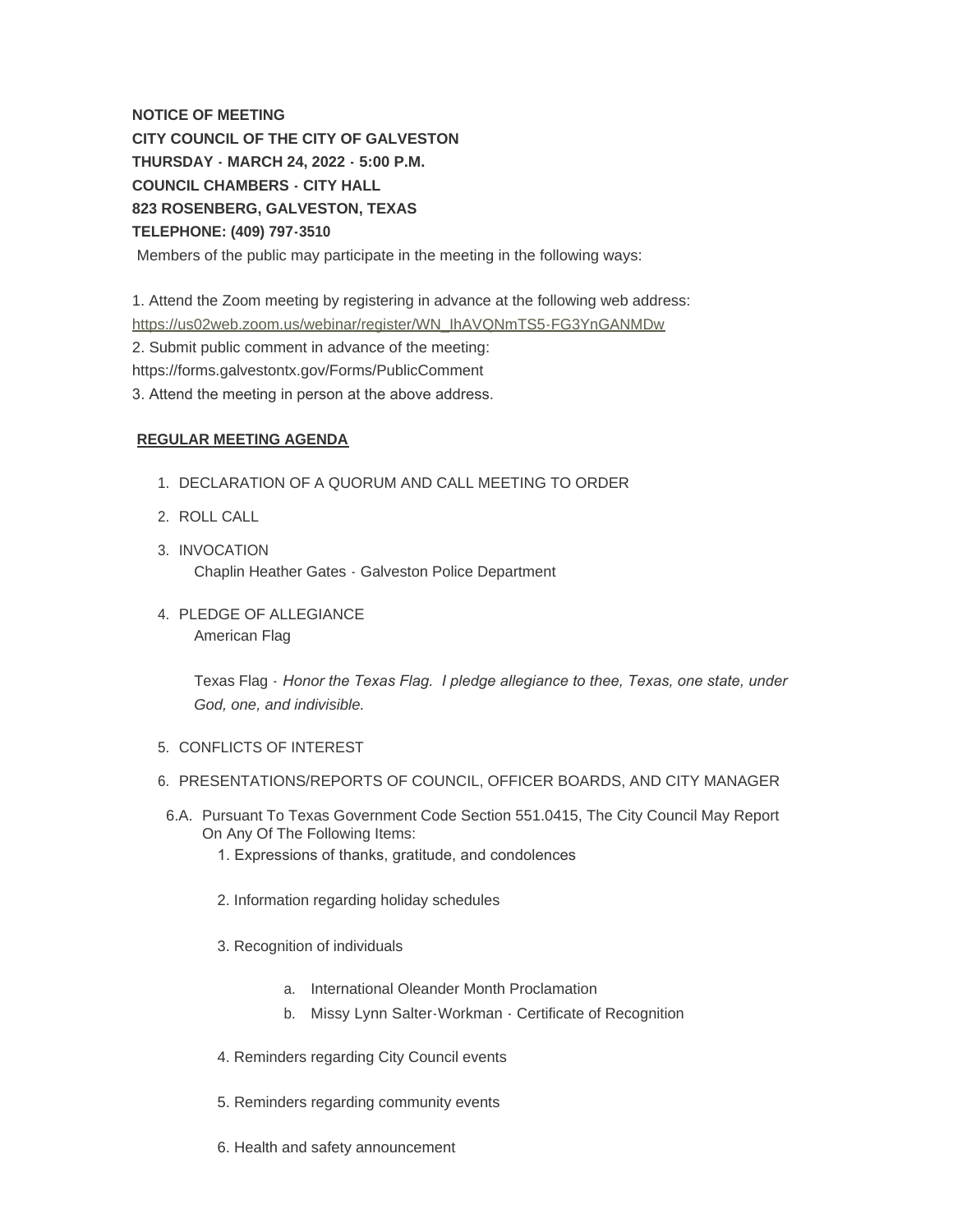6.B. City Manager's Report - The Investment Report For Quarter Ended December 31, 2021 (M. Loftin)

Documents:

[STAFF REPORT INVESTMENT REPORT 4TH QTR. 2021.PDF](https://www.galvestontx.gov/AgendaCenter/ViewFile/Item/13854?fileID=32331) [GALVESTON 12-31-21 QTRLY SIGNED.PDF](https://www.galvestontx.gov/AgendaCenter/ViewFile/Item/13854?fileID=32332) [GALVESTON IDC 12-31-21 QTRLY SIGNED.PDF](https://www.galvestontx.gov/AgendaCenter/ViewFile/Item/13854?fileID=32333) [GALVESTON PRESENTATION MARCH 2022.PDF](https://www.galvestontx.gov/AgendaCenter/ViewFile/Item/13854?fileID=32334)

7. COMMUNICATIONS AND PETITIONS

Claims: 22-010 - Brian Holloway; 22-011 - Helen Jenkins; 22-012 - North Ritell; 22-013 - Blanche Jones; 22-014 - Blake Bracken; 22-015 - Jerhonda Howard; 22-016 - Socorro Tamez; 22-017 - Joel and Victoria Pearson; and 22-018 - Adalyn Archie-Roy.

Documents:

## [CLAIMS FEBRUARY 2022 AGENDA.PDF](https://www.galvestontx.gov/AgendaCenter/ViewFile/Item/13869?fileID=32432)

- 8. PUBLIC HEARINGS
- 8.A. Consider For Approval An Ordinance Of The City Of Galveston, Texas Amending The 2015 Galveston Land Development Regulations, By Amending Article 5, Table 5.110, "Signs In Residential Single-Family (R-1), Residential General Duplex (R-2), Residential Single Family (R-3), And Residential Multifamily (MF)" Districts" To Modify Signage Allotments For Churches In The Residential, Single-Family (R-1) Zoning District In Accordance With Urban Neighborhood (Un) Criteria Of Article 5, Table 5.109; Planning Case Number 22ZA-001; Making Various Findings And Provisions Related To The Subject. (A. Montalvan)

Documents:

22ZA-001 - [CC STF PKT.PDF](https://www.galvestontx.gov/AgendaCenter/ViewFile/Item/13904?fileID=32407) 22ZA-001- [ORDINANCE.PDF](https://www.galvestontx.gov/AgendaCenter/ViewFile/Item/13904?fileID=32408)

8.B. Consider For Approval An Ordinance Of The City Of Galveston, Texas, Changing The Zoning From Residential, Single-Family (R-1) Zoning District To Restricted Residential, Single Family (R-0) Zoning District On Various Properties Adresses Commonly Known As 1 – 19, 21 – 46 Lakeview Drive, As Described Herein And Provided In The Attached Map, And Which Properties Are Legally Described As Hall And Jones Survey, Lots 1 -19, Lots 21 – 46, Havre Lafitte Lake-Front, Havre Lafitte Subdivision, In The City And County Of Galveston, Texas. Planning Case Number 22P-006; Making Various Findings And Provisions Related To The Subject. (P. Milburn)

Documents:

[22P-006 - CC STF PKT.PDF](https://www.galvestontx.gov/AgendaCenter/ViewFile/Item/13903?fileID=32399) [22P-006 -ORDINANCE.PDF](https://www.galvestontx.gov/AgendaCenter/ViewFile/Item/13903?fileID=32400)

8.C. Consider For Approval An Ordinance Of The City Of Galveston, Texas, Changing The Zoning From Residential, Single-Family (R-1), And Residential, Townhouse (R-2) Zoning District To Resort - Recreation (Res-Rec) Zoning District On Property Commonly Known As 17130 FM 3005 And Adjacent Vacant Parcel, And Which Properties Are Legally Described As Abstract 121, Page 30 & 31, Hall And Jones Survey, Tract 71, 72.960 Acres And Abstract 121, Page 30 & 31, Hall And Jones Survey, Tract 73,80.000 Acres, In The City And County Of Galveston, Texas. Planning Case Number 22P-012; Making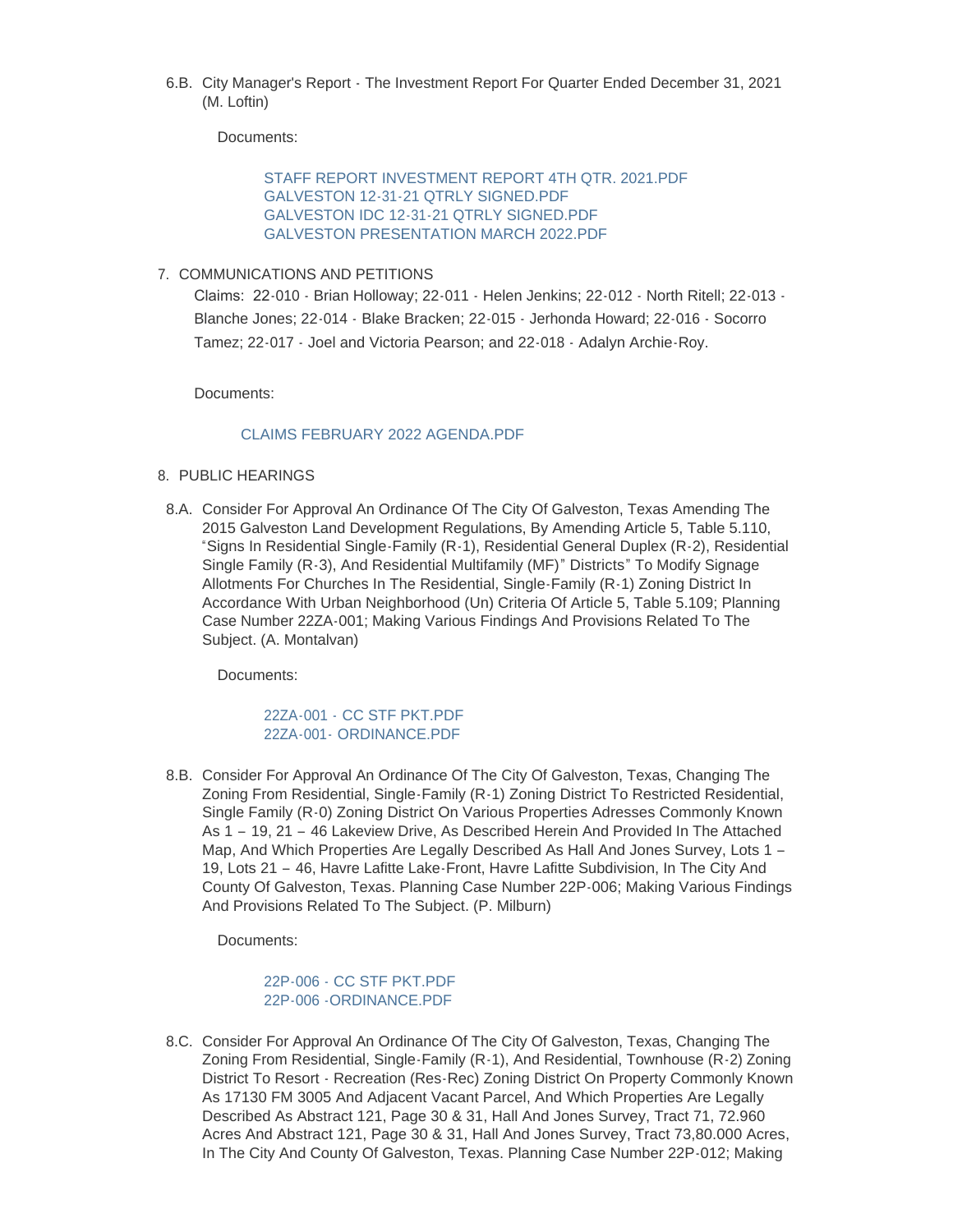Documents:

#### [22P-012 - CC STF.PDF](https://www.galvestontx.gov/AgendaCenter/ViewFile/Item/13890?fileID=32383)

- 9. PUBLIC COMMENT
	- A. Agenda Items
	- B. Non-Agenda Items

#### 10. ORDINANCES (NOT REQUIRING PUBLIC HEARINGS)

10.A. Discuss And Consider For Action An Ordinance Approving The Sale Of \$11 Million In Tax And Revenue Supported Certificates Of Obligation; Providing That The Sale Will Be For The Purpose Of Purchasing New Sanitation Vehicles And Constructing Improvements In Sand Hill Crane Park; Approving The Reimbursement Of Costs Incurred Up To Ninety Days Prior To The Closing Of The Sale And Approving Other Matters Incidental Thereto. (M. Loftin)

Documents:

[STAFF REPORT TO APPROVE ORDINANCE AWARDING THE SALE OF](https://www.galvestontx.gov/AgendaCenter/ViewFile/Item/13895?fileID=32386)  COS 3.24.2022.DOCX [NEWSPAPER ADS ANNOUNCING COUNCIL INTENT TO SELL COS.PDF](https://www.galvestontx.gov/AgendaCenter/ViewFile/Item/13895?fileID=32387) [SCHEDULE FOR ISSUANCE OF 2022 COS FOR SANDHILL CRANE PARK](https://www.galvestontx.gov/AgendaCenter/ViewFile/Item/13895?fileID=32388)  AND SANITAION VEHICLES.DOCX [IDC BOARD RESOLUTION TO PAY DEBT SERVICE FOR SAND HILL PARK](https://www.galvestontx.gov/AgendaCenter/ViewFile/Item/13895?fileID=32389)  IMPROVEMENTS 3.15.2022.PDF [DM-8204288V1-CITY OF GALVESTON - CERTIFICATE ORDINANCE -](https://www.galvestontx.gov/AgendaCenter/ViewFile/Item/13895?fileID=32414) SERIAL (2022 CO PP).DOCX

10.B. Consider For Approval An Ordinance Of The City Of Galveston, Texas, Amending Ordinance 22-003, Regarding The Designated Polling Places For The Election To Be Held In The City Of Galveston On The 7th Day Of May, 2022, For The Purpose Of Electing A Mayor At-Large And Six (6) District Council Members, Each For A Two-Year Term; Making Other Provisions Of Fact And Providing For An Effective Date. (Legal)

Documents:

### [AMENDED ELECTION POLLING PLACES FOR MAY 7 2022.DOCX](https://www.galvestontx.gov/AgendaCenter/ViewFile/Item/13884?fileID=32373)

10.C. Consider For Approval An Ordinance Of The City Of Galveston, Texas, Amending Chapter 34 "Traffic" Of "The Code Of The City Of Galveston 1982, As Amended,"; Amending Section 34-117c, "Downtown Paid Parking District", Section 34-144, "Paid Parking System Rate; Deposit Of Coins And Other Forms Of Payment And Time Limits", Section 34-145, "When Use Of Paid Parking System Required"; By Adding Section 34-117d, 'UTMB Parking Area"; To Authorize The City Manager Or Designee To Provide Parking Rates Of Two Dollars And Twenty-Five Cents An Hour In The Downtown Paid Parking District And The UTMB Parking Area; And To Provide For Rates To Be In Force On Sundays In The Downtown Paid Parking District; Making Various Findings And Provisions Related To The Subject; And Providing For An Effective Date.

Documents:

### [AMEND CHAPTER 34-PAID PARKING AREA RATES-DF REV.DOC](https://www.galvestontx.gov/AgendaCenter/ViewFile/Item/13883?fileID=32372)

10.D. Consider For Approval An Ordinance Of The City Of Galveston, Texas Allowing Certain Boards The Option Of Meeting In A Virtual Capacity; Continuing All Other Requirements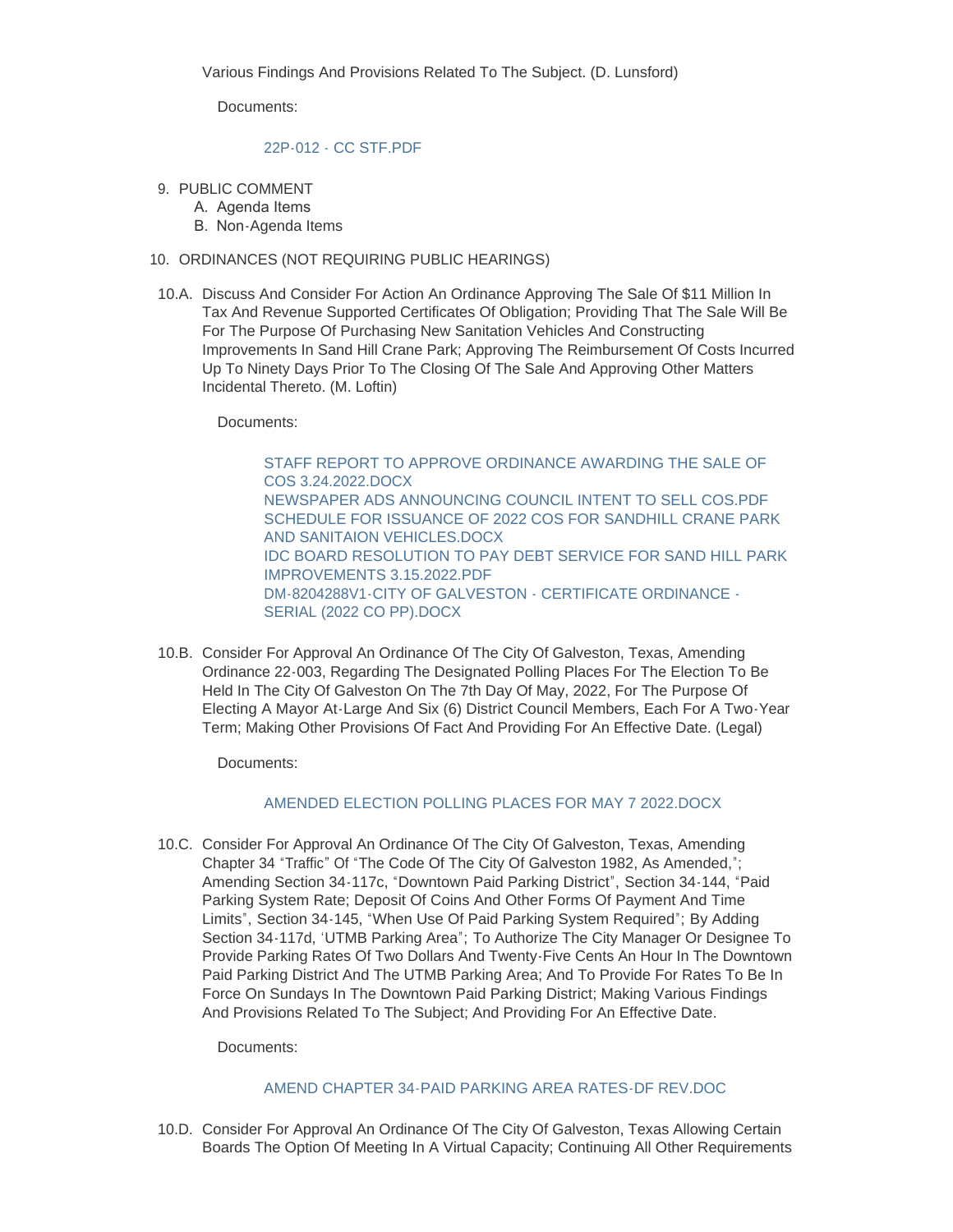Of The Texas Open Meetings Act; Making Various Findings And Provisions Related To The Subject; Providing For An Effective Date. (Legal)

Documents:

### VIRTUAL - [AND IN PERSON MTGS RELATED TO BDS-COMMITTEES-](https://www.galvestontx.gov/AgendaCenter/ViewFile/Item/13953?fileID=32426)COMMISSION -DF.DOCX

10.E. Consider For Approval An Ordinance Of The City Council Of The City Of Galveston, Texas, Amending Chapter 2 Administration, Article IV. "Boards, Commissions And Committees", Divisions 4. "Reserved", To Establish The Sister Cities Program Committee By Ordinance; Reproducing Resolution No. 18-055, Which Provided For The Committee's Duties, Term, Membership, Quorum, Voting, Meetings, And Rules Of Procedure; Allowing The Option Of Meeting In A Virtual Capacity; Continuing All Other Requirements Of The Texas Open Meetings Act; Providing For Findings Of Fact And Providing For An Effective Date. (Legal)

Documents:

#### ORDINANCE -SISTER CITIES PROGRAM COMMITTEE - DOCX RES - 18-055 - 12\_17\_2018 - [SISTER CITIES PROGRAM COMMITTEE.PDF](https://www.galvestontx.gov/AgendaCenter/ViewFile/Item/13906?fileID=32444)

10.F. Consider For Approval An Ordinance Of The City Council Of The City Of Galveston, Texas, Amending Chapter 26 "Parks And Recreation" To Add Article V., "Families, Children And Youth Advisory Board", To Establish The "Families, Children And Youth Board" By Ordinance; Reproducing Resolution No. 01-057, Which Provided For The Committee's Duties, Term, Membership, Quorum, Voting, Meetings, And Rules Of Procedure; Allowing The Option Of Meeting In A Virtual Capacity; Continuing All Other Requirements Of The Texas Open Meetings Act; Providing For Findings Of Fact And Providing For An Effective Date. (Legal)

Documents:

### [FAMILIES CHILDREN AND YOUTH ORDINANCE - 2022.DOCX](https://www.galvestontx.gov/AgendaCenter/ViewFile/Item/13954?fileID=32427)

- 11. CONSENT ITEMS The Following Items Shall Be Considered For Action As A Whole, Unless One Or More Council Members Objects. The City Manager Is Authorized To Execute All Necessary Documents Upon Final Approval By The City Attorney.
- 11.A. SAL2022-1 Construction Sales Tax Report Approval Accepting The City Auditor's Report On The Construction Sales Tax Report SAL2022-1 (G.Bulgherini).

Documents:

### SAL2022-1 CONSTRUCTION SALES TAX 2022 PDF

11.B. Consider For Approval An Economic Development Grant Agreement Between The City Of Galveston And Industrial Development Corporation Of The City Of Galveston Texas Approving Funding To City Of Galveston, For The Sandhill Crane Soccer Complex Improvement Project In The Amount Of \$5,500,000. (M. Hay)

Documents:

STAFF REPORT\_SANDHILL CRANE SOCCER\_COUNCIL MTG 3.24.22\_MHAY.PDF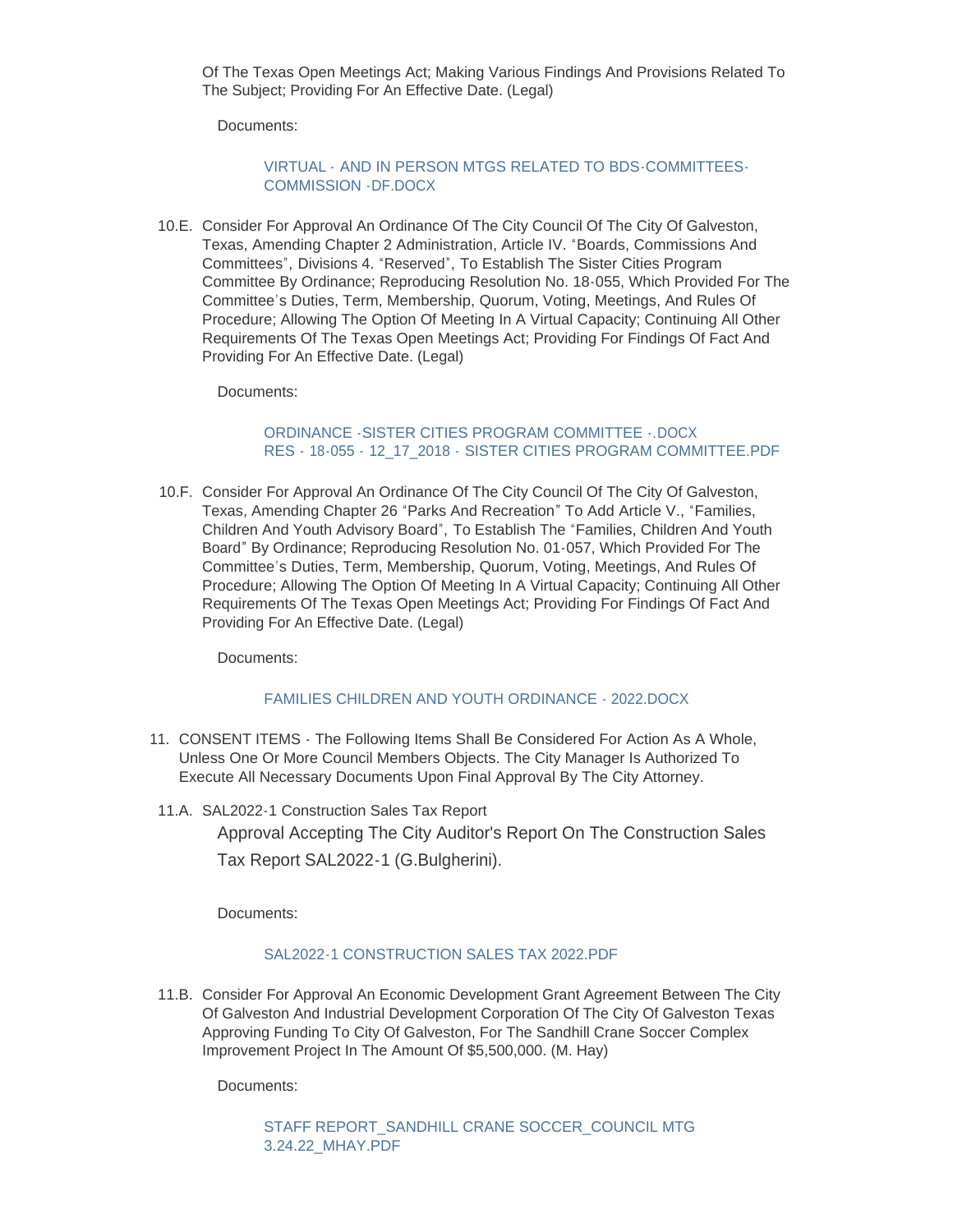[IDC MARCH 1 2022 - VIID AGREEMENT - SANDHILL CRANE SOCCER](https://www.galvestontx.gov/AgendaCenter/ViewFile/Item/13886?fileID=32440)  COMPLEX.PDF

11.C. Consider For Approval A 3-Month Extension To The BlueCross BlueShield Of Texas (BCBSTX) Third Party Administrator (TPA) Agreement For Employee Health Insurance To Align With The Health Plan Year (K. Etienne).

Documents:

#### STAFF REPORT - EXTENDING TPA AGREEMENT WITH BCBSTX DOCX [ASO BPA- 2022\\_REDACTED.PDF](https://www.galvestontx.gov/AgendaCenter/ViewFile/Item/13893?fileID=32458)

11.D. Consider Approving An Agreement With MCCi For Application Development Services In An Amount Not To Exceed \$ 150,000 Utilizing BuyBoard Contract 625-20 For A One (1) Year Term. (H. Dean)

Documents:

[CITY OF GALVESTON - 22924 - MCSORDER.DOCM \(FINAL\).PDF](https://www.galvestontx.gov/AgendaCenter/ViewFile/Item/13905?fileID=32402) [FY22 MCCI CONSULTING SERVICES STAFF REPORT.PDF](https://www.galvestontx.gov/AgendaCenter/ViewFile/Item/13905?fileID=32418)

11.E. Consider For Approval A Supplemental Payment To Central Square Company, Formally Superion, LLC, In The Amount Of \$3,642.31 For The Annual Support Renewal Of 7 OneSoltuion Licenses (H. Dean)

Documents:

[FY22 CENTRAL SQUARE STAFF REPORT.PDF](https://www.galvestontx.gov/AgendaCenter/ViewFile/Item/13908?fileID=32405) [GALVESTON POLICE, TX - MAR 2022 RENEWAL REVISED \(1\).PDF](https://www.galvestontx.gov/AgendaCenter/ViewFile/Item/13908?fileID=32406)

11.F. Consider For Approval An Agreement With Centre Technologies For The Purchase Of Microsoft Office 365 Licenses For A One (1) Year Term With The Options To Extend The Agreement For Three (3) Years. (H. Dean)

Documents:

[FY22 O365 LICENSE STAFF REPORT.PDF](https://www.galvestontx.gov/AgendaCenter/ViewFile/Item/13901?fileID=32395) [COG - O365 LICENSING \(NO CENTRE VALUE ADD\) QUOTE 52813.PDF](https://www.galvestontx.gov/AgendaCenter/ViewFile/Item/13901?fileID=32396)

11.G. Consider For Approval An Expenditure Of \$43,500.00 For The Lowest Quote Received, From Ag Pro Painting, To Install A Silicone To Silicone Hybrid Roofing System On Hangar 28 Upon Final Approval By The City Attorney (M. Shahan).

Documents:

#### [CAPITAL PROJECTS STAFF REPORT- HANGAR 28 ROOF COATING.PDF](https://www.galvestontx.gov/AgendaCenter/ViewFile/Item/13891?fileID=32384)

11.H. Consider For Approval The Memorandum Of Understanding (MOU) License Agreement Between The City Of Galveston And Moody Memorial First United Methodist Church Related To The Use Of The Northern Most Part Of The Moody Parking Lot Adjoining The Crocket Park Ball Fields. (R. Simmons)

Documents:

[STAFF REPORT MOODY CHURCH.DOC](https://www.galvestontx.gov/AgendaCenter/ViewFile/Item/13882?fileID=32369) [MOODY-CITY MOU.DOCX](https://www.galvestontx.gov/AgendaCenter/ViewFile/Item/13882?fileID=32370)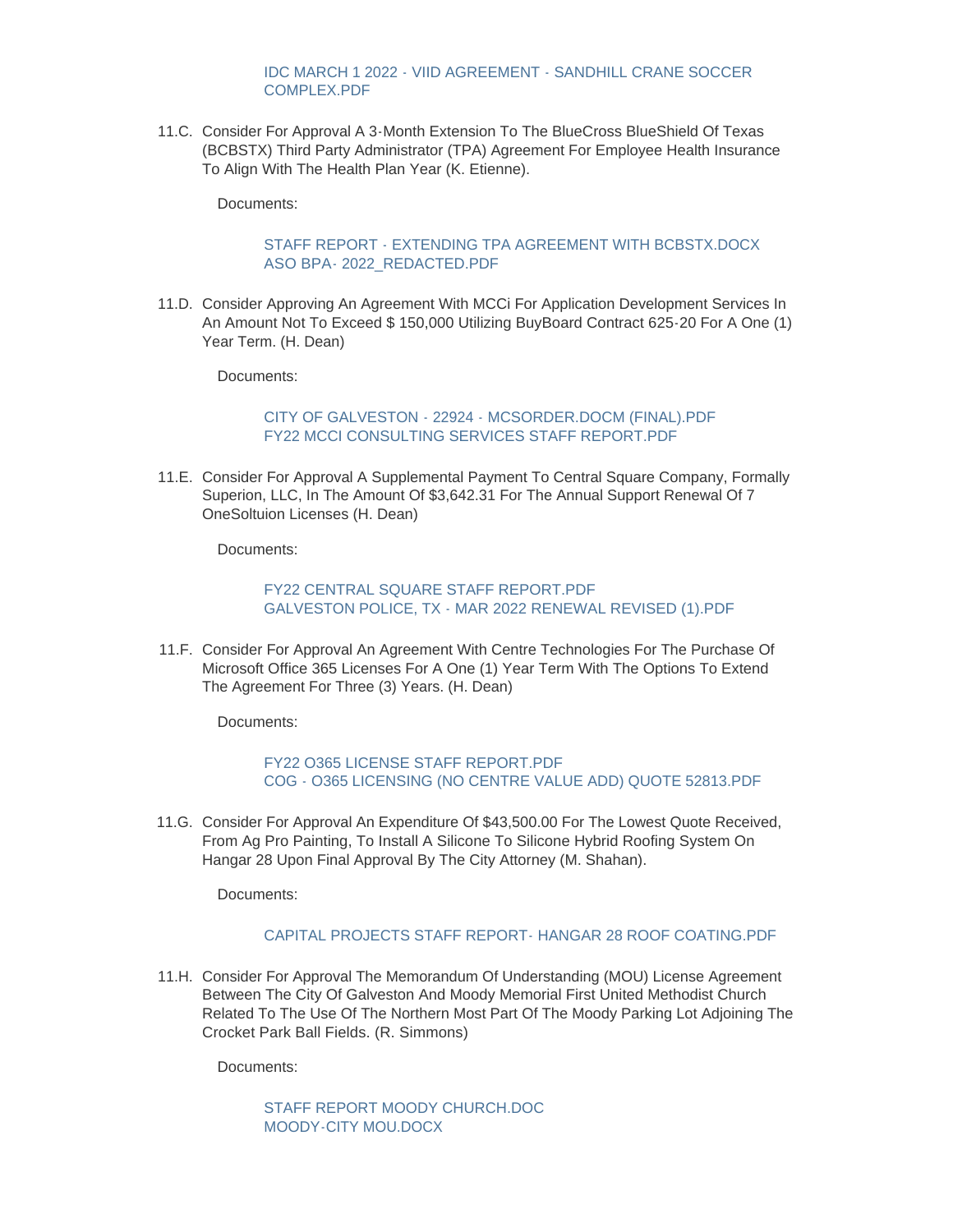11. Consider For Approval, Acceptance Of A Proposal From Crescent Electric In The Amount Of \$456,000.00 For Providing And Installing 157 Cyclone Illuminated Bollards On The Seawall Boulevard Beginning On The South Side Of 29th Street And Ending At 39th Street, Authorizing The City Manager To Sign All Documents Upon The Review And Approval Of The City Attorney. (C.Kenworthy)

Documents:

## [COUNCIL STAFF REPORT.PDF](https://www.galvestontx.gov/AgendaCenter/ViewFile/Item/13889?fileID=32381) [CRESCENT ELECTRIC PROPOSAL.PDF](https://www.galvestontx.gov/AgendaCenter/ViewFile/Item/13889?fileID=32382)

11.J. Consider For The Approval A 1-Year Contract Extension With JW Hauling LLC. (COG CON 19\_002). This Contract Extension Will Allow The Marshals Office To Continue To Have Demolition Service To Remove Dilapidated Or Substandard Structures And Authorize The City Manager To Execute The Contract Upon Final Approval By The City Attorney. (B. Stroud)

Documents:

STAFF REPORT 3-15-22 DOCX [CON - COG-CON-19-002 - JW HAULING LLC - DEMOLITION SERVICES -](https://www.galvestontx.gov/AgendaCenter/ViewFile/Item/13902?fileID=32398) 03\_05\_2019.PDF

11.K. Consider For Approval The Updated License Agreement With ExteNet Systems, LLC For Implementing And Utilizing Small Cell Nodes Located On Scholes Airport Property. Authorizing The City Manager To Execute All Necessary Documents Upon Final Approval By The City Attorney. (R. Winiecke)

Documents:

### [SCHOLES AIRPORT LICENSE AGREEMENT - EXTENET STAFF](https://www.galvestontx.gov/AgendaCenter/ViewFile/Item/13888?fileID=32380)  REPORT.PDF

11.L. Consider For Approval Accepting All Public Infrastructure Improvements For Beachside Village, Section 6 For The Initial Two-Year Maintenance Period. Authorizing The City Manager To Execute All Necessary Documents Upon Final Approval By The City Attorney. (R. Winiecke)

Documents:

## [BEACHSIDE VILLAGE SEC 6 INFRASTRUCTURE ACCEPTANCE STAFF](https://www.galvestontx.gov/AgendaCenter/ViewFile/Item/13887?fileID=32379)  REPORT.PDF

11.M. Consider Accepting Constructed Infrastructure Referred To As Sanitary Sewer Lift Station #59 And The Gravity Sanitary Sewer Collection System Located At Galveston Bay Club Subdivision Off Of Road Less Traveled. Authorizing The City Manager To Execute All Necessary Documents Upon Final Approval By The City Attorney. (R. Winiecke)

Documents:

### [LS 59 ACCEPTANCE STAFF REPORT.PDF](https://www.galvestontx.gov/AgendaCenter/ViewFile/Item/13910?fileID=32411)

11.N. Consider Approval Of A Proposal From Terracon Consultants, Inc. In The Amount Of \$53,145.00 To Perform Construction Material Testing For The 37th Street Improvements From Broadway To Seawall Project. Authorizing The City Manager To Execute All Necessary Documents Upon Final Approval By The City Attorney. (R. Winiecke)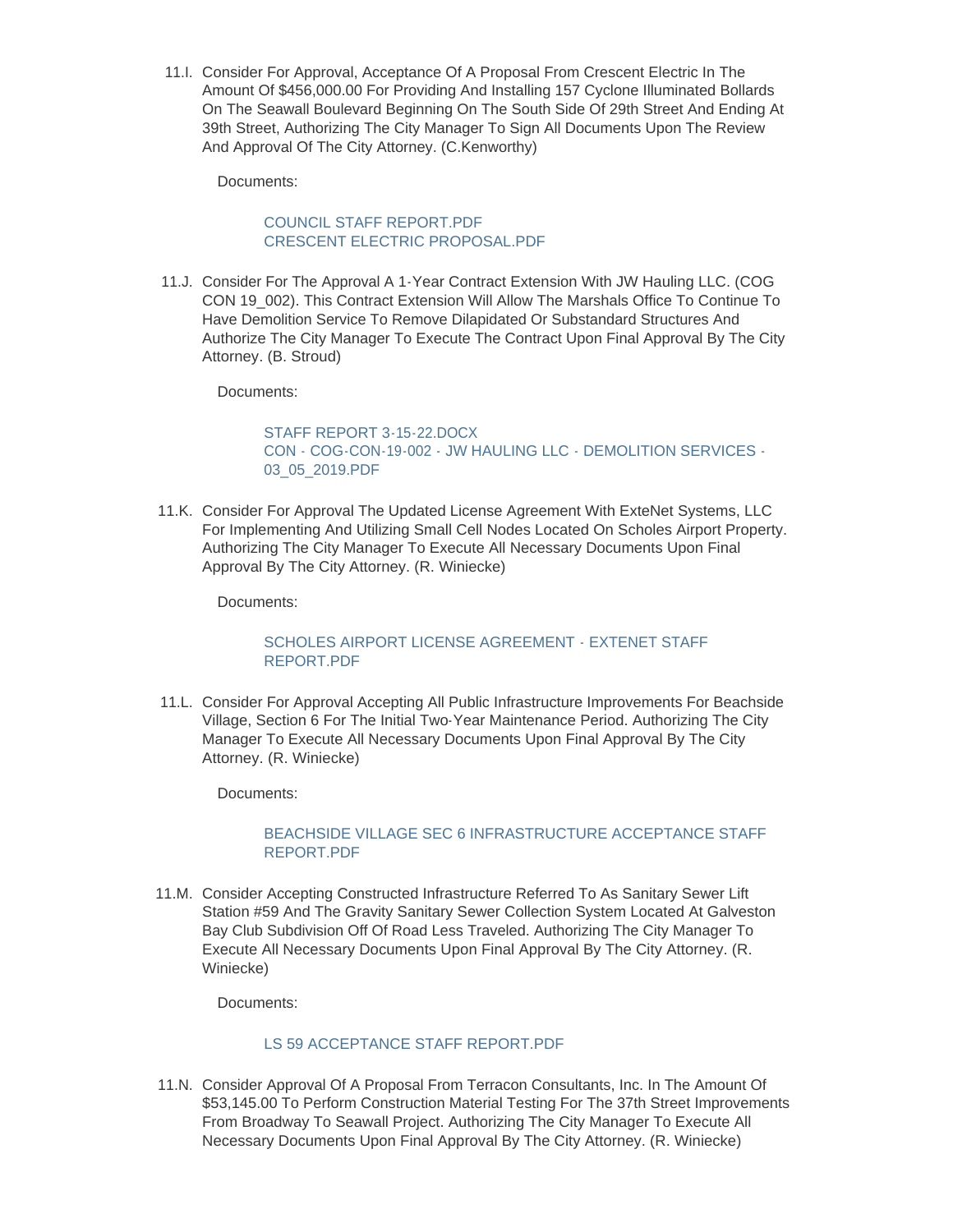Documents:

### [TERRACON - CONSTRUCTION MATERIAL TESTING - 37TH STREET](https://www.galvestontx.gov/AgendaCenter/ViewFile/Item/13894?fileID=32385)  IMPROVEMENTS.PDF

11.O. Consider Approval Of Change Order #2 To The Contract With Lucas Construction Company, Inc. For The 27th Street Improvements From Broadway To Market (Phase III) Project Decreasing The Contract By \$25,450.00 From The Amount Of \$1,011,591.00 To The Final Contract Amount Of \$986,141.00. Authorizing The City Manager To Execute All Necessary Documents Upon Final Approval By The City Attorney. (R. Winiecke)

Documents:

## [LUCAS CONSTRUCTION - 27TH STREET PHASE III - CO2.PDF](https://www.galvestontx.gov/AgendaCenter/ViewFile/Item/13897?fileID=32391)

11.P. Consider Approval Of Change Order #7 To The Contract With Lucas Construction Company, Inc. For The 27th Street Improvements From Ave O To Seawall (Phase II) Project Decreasing The Contract By \$145,858.50 From The Amount Of \$1,494,660.00 To The Final Contract Amount Of \$1,348,801.50. Authorizing The City Manager To Execute All Necessary Documents Upon Final Approval By The City Attorney. (R. Winiecke)

Documents:

## [LUCAS CONSTRUCTION - 27TH STREET PHASE II - CO7.PDF](https://www.galvestontx.gov/AgendaCenter/ViewFile/Item/13896?fileID=32390)

11.Q. Consider For The Approval Of The Purchase Of Three (3) New 22-Yard Automated Garbage Trucks For The Sanitation Department To Be Purchased From Kyrish Truck Center Through Buy Board (Contract #601-19) For A Total Price Of \$1,043,127 And Authorize The City Manager To Execute The Contract Upon Final Approval By The City Attorney. (D. Smith)

Documents:

# [AUTMATED REFUSE TRUCKS PURCHASE 2021 3 PACKET B.PDF](https://www.galvestontx.gov/AgendaCenter/ViewFile/Item/13898?fileID=32392)

11.R. Consider For The Approval Allowing The Fleet Facility To Purchase The Listed Rolling Stock And Associated Equipment For Municipal Utilities From Silsbee Ford Inc. Through Good Buy For A Total Price Of \$44,095 And Authorize The City Manager To Execute The Contract Upon Final Approval By The City Attorney. (D. Smith)

Documents:

### [SILSBEE TRUCK PURCHASE PACKET 2022B.PDF](https://www.galvestontx.gov/AgendaCenter/ViewFile/Item/13900?fileID=32413)

11.S. Consider For The Approval Of A Resolution Of The City Council Of The City Of Galveston Approving The Amended 2022 City Of Galveston, Island Transit Title VI Plan As Required By The Federal Transportation Administration And The Texas Department Of Transportation. (D. Smith)

Documents:

## [GIT TITLE VI POLICY 2022 RESOL PACKET.PDF](https://www.galvestontx.gov/AgendaCenter/ViewFile/Item/13899?fileID=32393)

11.T. Consider For Approval Minutes Of The February 24, 2022 Workshop And Regular Meeting. (J. Williams)